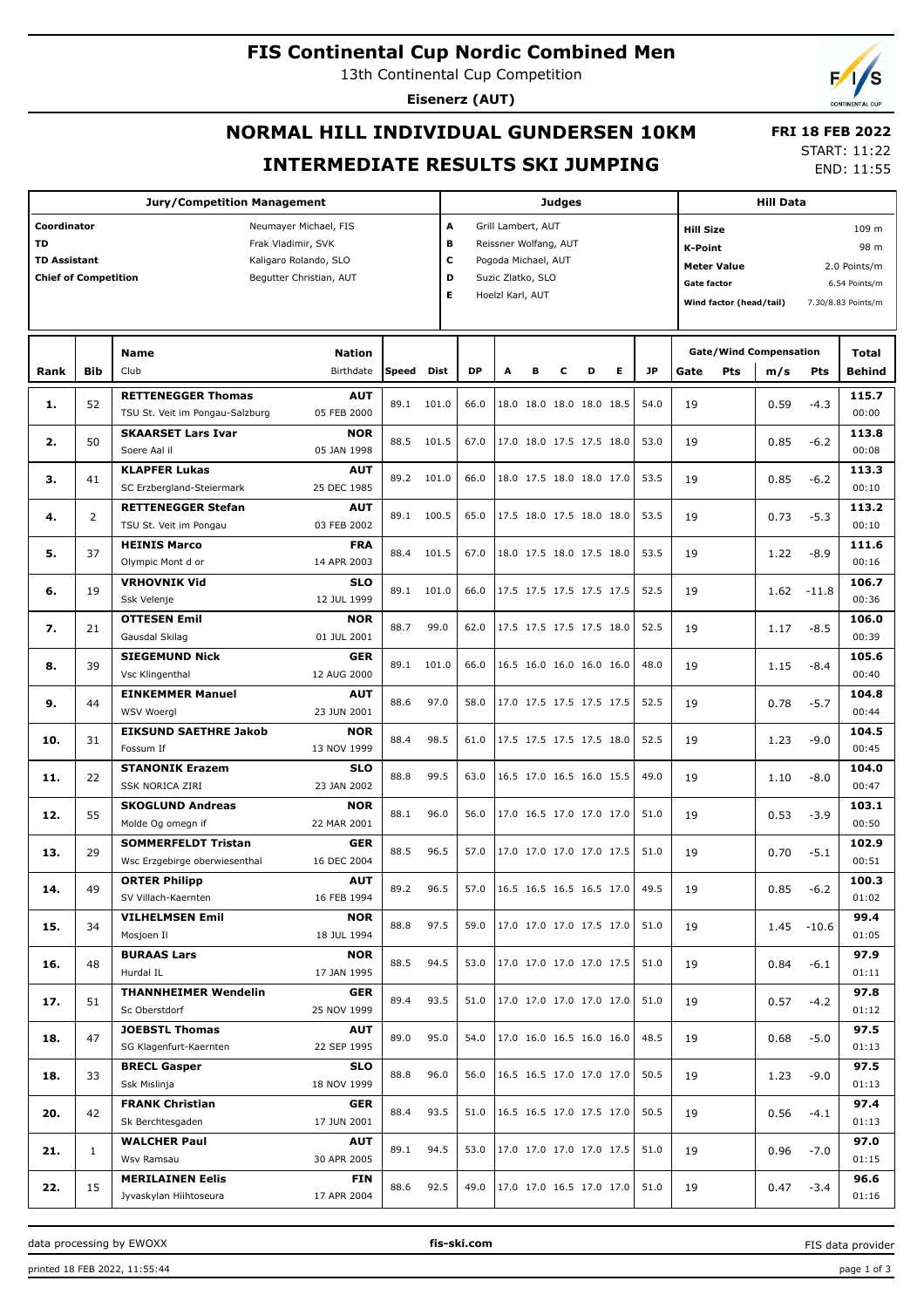# **FIS Continental Cup Nordic Combined Men**

13th Continental Cup Competition

**Eisenerz (AUT)**

# **NORMAL HILL INDIVIDUAL GUNDERSEN 10KM**

#### **FRI 18 FEB 2022** START: 11:22

### **INTERMEDIATE RESULTS SKI JUMPING**

END: 11:55

|                   |                | <b>Name</b>                       |                                                                 |       |      |           |   |                          |                          |   |                          | <b>Gate/Wind Compensation</b> |    |  |      |         |                                                                                                                                                                                                                                                                                 |  |
|-------------------|----------------|-----------------------------------|-----------------------------------------------------------------|-------|------|-----------|---|--------------------------|--------------------------|---|--------------------------|-------------------------------|----|--|------|---------|---------------------------------------------------------------------------------------------------------------------------------------------------------------------------------------------------------------------------------------------------------------------------------|--|
| Rank              | Bib            | Club                              | <b>Nation</b><br>Birthdate                                      | Speed | Dist | <b>DP</b> | Α | в                        | с                        | D | Е                        | <b>JP</b><br>Pts<br>Gate      |    |  | m/s  | Pts     |                                                                                                                                                                                                                                                                                 |  |
|                   |                |                                   |                                                                 |       |      |           |   |                          |                          |   |                          |                               |    |  |      |         |                                                                                                                                                                                                                                                                                 |  |
| 23.               | 46             | <b>KOLB Florian</b>               | <b>AUT</b>                                                      | 88.3  | 93.5 | 51.0      |   | 17.0 16.5 17.0 16.5 17.0 |                          |   |                          | 50.5                          | 19 |  | 0.82 | $-6.0$  |                                                                                                                                                                                                                                                                                 |  |
|                   |                | Nordic Team Absam                 | 24 NOV 2001                                                     |       |      |           |   |                          |                          |   |                          |                               |    |  |      |         |                                                                                                                                                                                                                                                                                 |  |
| 24.               | 4              | <b>VRBEK Uros</b>                 | <b>SLO</b>                                                      | 88.3  | 92.0 | 48.0      |   | 16.5 16.5 16.5 17.0 17.0 |                          |   |                          | 50.0                          | 19 |  | 0.41 | $-3.0$  |                                                                                                                                                                                                                                                                                 |  |
|                   |                | Ssk Smartno na pohorju            | 01 APR 2003                                                     |       |      |           |   |                          |                          |   |                          |                               |    |  |      |         |                                                                                                                                                                                                                                                                                 |  |
| 25.               | 27             | <b>KARHUMAA Waltteri</b>          | <b>FIN</b>                                                      | 88.7  | 93.0 | 50.0      |   | 17.0 16.5 17.0 17.0 17.5 |                          |   |                          | 51.0                          | 19 |  | 1.00 | $-7.3$  |                                                                                                                                                                                                                                                                                 |  |
|                   |                | Ounasyaara Ski club               | 07 JUN 2002                                                     |       |      |           |   |                          |                          |   |                          |                               |    |  |      |         | 01:28                                                                                                                                                                                                                                                                           |  |
| 26.               | 56             | <b>LANGE Jakob</b>                | <b>GER</b>                                                      | 89.1  | 91.0 | 46.0      |   | 16.5 16.5 16.5 16.5 16.0 |                          |   |                          | 49.5                          | 19 |  | 0.38 | $-2.8$  | 92.7                                                                                                                                                                                                                                                                            |  |
|                   |                | WSV Kiefersfelden                 | 05 AUG 1995                                                     |       |      |           |   |                          |                          |   |                          |                               |    |  |      |         | 01:32                                                                                                                                                                                                                                                                           |  |
| 27.               | 18             | <b>SCHOENFELD Nick</b>            | <b>GER</b>                                                      | 88.7  | 94.0 | 52.0      |   | 15.5 16.0 16.5 15.5 15.0 |                          |   |                          | 47.0                          | 19 |  | 0.89 | $-6.5$  | 92.5                                                                                                                                                                                                                                                                            |  |
|                   |                | Vsc Klingenthal                   | 07 JUN 2004                                                     |       |      |           |   |                          |                          |   |                          |                               |    |  |      |         | 01:33                                                                                                                                                                                                                                                                           |  |
| 28.               | 43             | <b>RAINER Marc Luis</b>           | <b>AUT</b>                                                      | 88.1  | 91.0 | 46.0      |   | 16.5 16.5 16.5 16.5 17.0 |                          |   |                          | 49.5                          | 19 |  | 0.42 | $-3.1$  | 92.4                                                                                                                                                                                                                                                                            |  |
|                   |                | SK Saalfelden-Salzburg            | 22 SEP 1999                                                     |       |      |           |   |                          |                          |   |                          |                               |    |  |      |         | 01:33                                                                                                                                                                                                                                                                           |  |
| 29.               | 30             | <b>LEV Samuel</b><br><b>AUT</b>   |                                                                 | 88.3  | 93.0 | 50.0      |   | 16.0 15.5 15.5 16.5 16.0 |                          |   |                          | 47.5                          | 19 |  | 0.85 | $-6.2$  | 91.3                                                                                                                                                                                                                                                                            |  |
|                   |                | Sz Velden                         | 09 JAN 2003                                                     |       |      |           |   |                          |                          |   |                          |                               |    |  |      |         | 01:38                                                                                                                                                                                                                                                                           |  |
| 30.               | 25             | <b>REITER Severin</b>             | <b>AUT</b>                                                      | 88.3  | 91.0 | 46.0      |   |                          |                          |   | 16.5 17.0 16.5 17.0 17.5 | 50.5                          | 19 |  | 0.95 | $-6.9$  | 89.6                                                                                                                                                                                                                                                                            |  |
|                   |                | SC Bischofshofen                  | 30 JAN 2004                                                     |       |      |           |   |                          |                          |   |                          |                               |    |  |      |         | 01:44                                                                                                                                                                                                                                                                           |  |
|                   | 54             | <b>MACH David</b>                 | <b>GER</b>                                                      |       |      |           |   |                          |                          |   |                          | 50.0                          |    |  |      |         | 01:21<br>95.0<br>01:23<br>93.7<br>89.1<br>$-2.9$<br>01:46<br>88.9<br>$-4.6$<br>01:47<br>88.4<br>01:49<br>87.7<br>01:52<br>87.4<br>01:53<br>86.9<br>01:55<br>86.8<br>01:56<br>85.5<br>02:01<br>81.1<br>02:18<br>79.7<br>02:24<br>79.5<br>02:25<br>79.5<br>02:25<br>79.2<br>02:26 |  |
| 31.               |                | Tsv Buchenberg                    | 89.0<br>16.5 16.5 16.5 17.0 17.0<br>88.1<br>42.0<br>14 MAY 2000 |       |      |           |   |                          | 19                       |   | 0.40                     |                               |    |  |      |         |                                                                                                                                                                                                                                                                                 |  |
|                   | 45             | <b>OBERMEYR Fabio</b>             | <b>AUT</b>                                                      | 88.5  | 90.0 | 44.0      |   | 16.5 16.5 16.5 16.5 17.0 |                          |   |                          | 49.5                          |    |  |      |         |                                                                                                                                                                                                                                                                                 |  |
| 32.               |                | WSC Bad Mitterndorf               | 08 AUG 2000                                                     |       |      |           |   |                          |                          |   |                          |                               | 19 |  | 0.63 |         | Total<br><b>Behind</b><br>95.5<br>78.4<br>02:29<br>78.3<br>02:30<br>77.5<br>02:33<br>74.4<br>02:45<br>71.3                                                                                                                                                                      |  |
| 33.<br>34.<br>35. |                | <b>ANDREWS Grant</b>              | <b>USA</b>                                                      |       |      |           |   |                          |                          |   |                          |                               |    |  |      |         |                                                                                                                                                                                                                                                                                 |  |
|                   | 26             | Steamboat Springs Winter Sports C | 03 DEC 1997                                                     | 88.6  | 91.5 | 47.0      |   | 16.5 17.0 17.0 17.0 17.0 |                          |   |                          | 51.0                          | 19 |  | 1.31 | $-9.6$  |                                                                                                                                                                                                                                                                                 |  |
|                   |                | <b>TYRODE Mael</b>                | <b>FRA</b>                                                      |       |      |           |   |                          |                          |   |                          |                               |    |  |      |         |                                                                                                                                                                                                                                                                                 |  |
|                   | 38             | S.C les fourgs                    | 31 JUL 2000                                                     | 88.8  | 92.0 | 48.0      |   | 16.5 16.5 16.5 17.0 16.5 |                          |   |                          | 49.5                          | 19 |  | 1.34 | $-9.8$  |                                                                                                                                                                                                                                                                                 |  |
|                   |                | <b>KOHLBERGER Lukas</b>           | <b>CZE</b>                                                      |       |      |           |   |                          |                          |   |                          |                               |    |  |      |         |                                                                                                                                                                                                                                                                                 |  |
|                   | 16             | Dukla Liberec                     | 13 MAR 2002                                                     | 88.4  | 93.0 | 50.0      |   | 16.5 16.5 16.5 16.5 17.0 |                          |   |                          | 49.5                          | 19 |  | 1.66 | $-12.1$ |                                                                                                                                                                                                                                                                                 |  |
|                   |                | <b>GILBERTSON Gunnar</b>          | <b>USA</b>                                                      |       |      |           |   |                          |                          |   |                          |                               |    |  |      |         |                                                                                                                                                                                                                                                                                 |  |
| 36.               | 17             | Steamboat Springs Winter Sports C | 19 JAN 2003                                                     | 88.6  | 90.5 | 45.0      |   | 16.0 15.5 16.0 16.5 16.0 |                          |   |                          | 48.0                          | 19 |  | 0.83 | $-6.1$  |                                                                                                                                                                                                                                                                                 |  |
|                   |                | <b>OFTEBRO Einar Luraas</b>       | <b>NOR</b>                                                      |       |      |           |   |                          |                          |   |                          |                               |    |  |      |         |                                                                                                                                                                                                                                                                                 |  |
| 37.               | 53             | Jardar II                         | 06 AUG 1998                                                     | 88.0  | 88.5 | 41.0      |   | 16.5 16.5 16.5 17.0 17.5 |                          |   |                          | 50.0                          | 19 |  | 0.58 | $-4.2$  |                                                                                                                                                                                                                                                                                 |  |
|                   |                | <b>CLARET TOURNIER Samy</b>       | <b>FRA</b>                                                      |       |      |           |   |                          |                          |   |                          |                               |    |  |      |         |                                                                                                                                                                                                                                                                                 |  |
| 38.               | 6              | C.S chamonix                      | 20 MAY 1999                                                     | 88.2  | 91.5 | 47.0      |   | 16.5 16.5 16.5 16.5 17.0 |                          |   |                          | 49.5                          | 19 |  | 1.50 | $-11.0$ |                                                                                                                                                                                                                                                                                 |  |
|                   |                | <b>NARITA Atsushi</b>             | <b>JPN</b>                                                      |       |      |           |   |                          |                          |   |                          |                               |    |  |      |         |                                                                                                                                                                                                                                                                                 |  |
| 39.               | 9              |                                   | 07 JUL 2005                                                     | 87.9  | 89.0 | 42.0      |   | 16.5 16.5 16.5 17.0 16.0 |                          |   |                          | 49.5                          | 19 |  | 1.43 | $-10.4$ |                                                                                                                                                                                                                                                                                 |  |
|                   |                | <b>MARIOTTI Domenico</b>          | <b>ITA</b>                                                      |       |      |           |   |                          |                          |   |                          |                               |    |  |      |         |                                                                                                                                                                                                                                                                                 |  |
| 40.               | 36             | C.S. ESERCITO                     | 09 OCT 2001                                                     | 88.6  | 88.0 | 40.0      |   |                          |                          |   | 16.0 16.0 16.5 17.0 16.5 | 49.0                          | 19 |  | 1.28 | $-9.3$  |                                                                                                                                                                                                                                                                                 |  |
|                   |                | <b>MICHAUD Tom</b>                | <b>FRA</b>                                                      |       |      |           |   |                          |                          |   |                          |                               |    |  |      |         |                                                                                                                                                                                                                                                                                 |  |
| 41.               | 23             | Union Sportive lamoura            | 11 NOV 2001                                                     | 88.4  | 87.5 | 39.0      |   |                          |                          |   | 16.0 16.0 16.5 16.5 17.0 | 49.0                          | 19 |  | 1.17 | $-8.5$  |                                                                                                                                                                                                                                                                                 |  |
|                   |                | <b>NISHIKATA Yuto</b>             | <b>JPN</b>                                                      |       |      |           |   |                          |                          |   |                          |                               |    |  |      |         |                                                                                                                                                                                                                                                                                 |  |
| 41.               | 11             | Meiji Univ.                       | 25 FEB 2003                                                     | 88.5  | 87.5 | 39.0      |   | 16.0 16.0 16.5 17.0 16.5 |                          |   |                          | 49.0                          | 19 |  | 1.17 | $-8.5$  |                                                                                                                                                                                                                                                                                 |  |
|                   |                | <b>LANKINEN Jarkko</b>            | FIN                                                             |       |      |           |   |                          |                          |   |                          |                               |    |  |      |         |                                                                                                                                                                                                                                                                                 |  |
| 43.               | $\overline{7}$ | Tampereen Pyrintoe                | 13 MAR 2002                                                     | 88.1  | 88.5 | 41.0      |   |                          |                          |   | 16.0 16.5 16.0 16.5 16.0 | 48.5                          | 19 |  | 1.41 | $-10.3$ |                                                                                                                                                                                                                                                                                 |  |
|                   |                | <b>ZUCKERMAN Caleb</b>            | USA                                                             |       |      |           |   |                          |                          |   |                          |                               |    |  |      |         |                                                                                                                                                                                                                                                                                 |  |
| 44.               | 5              | Ford K Sayre Memorial Ski Council | 01 NOV 2005                                                     | 87.9  | 87.5 | 39.0      |   |                          |                          |   | 15.5 16.0 16.0 16.5 16.0 | 48.0                          | 19 |  | 1.18 | $-8.6$  |                                                                                                                                                                                                                                                                                 |  |
|                   |                | <b>KERSTING Lenard</b>            | <b>GER</b>                                                      |       |      |           |   |                          |                          |   |                          |                               |    |  |      |         |                                                                                                                                                                                                                                                                                 |  |
| 45.               | 14             | Sk Winterberg                     | 17 APR 2002                                                     | 89.0  | 86.5 | 37.0      |   |                          |                          |   | 16.0 16.0 16.0 16.5 16.5 | 48.5                          | 19 |  | 0.98 | $-7.2$  |                                                                                                                                                                                                                                                                                 |  |
|                   |                | YAMAKAWA Reo                      | JPN                                                             |       |      |           |   |                          |                          |   |                          |                               |    |  |      |         |                                                                                                                                                                                                                                                                                 |  |
| 46.               | 3              | Arai High School                  | 02 DEC 2004                                                     | 87.6  | 85.0 | 34.0      |   |                          | 15.5 16.5 16.0 16.5 16.5 |   |                          | 49.0                          | 19 |  | 0.75 | $-5.5$  |                                                                                                                                                                                                                                                                                 |  |
|                   |                | NAKAZAWA Takuya                   | JPN                                                             |       |      |           |   |                          |                          |   |                          |                               |    |  |      |         |                                                                                                                                                                                                                                                                                 |  |
| 47.               | 20             | Iiyama High School                | 28 APR 2003                                                     | 87.6  | 85.5 | 35.0      |   |                          |                          |   | 15.5 16.0 16.0 16.5 16.5 | 48.5                          | 19 |  | 1.25 | $-9.1$  |                                                                                                                                                                                                                                                                                 |  |
|                   |                | <b>TIETAVAINEN Arsi</b>           | FIN                                                             |       |      |           |   |                          |                          |   |                          |                               |    |  |      |         |                                                                                                                                                                                                                                                                                 |  |
| 48.               | 24             | Kiteen Urheilijat                 | 04 JAN 2004                                                     | 88.7  | 84.0 | 32.0      |   |                          |                          |   | 15.5 16.0 16.0 16.0 16.0 | 48.0                          | 19 |  | 1.19 | $-8.7$  | 02:58                                                                                                                                                                                                                                                                           |  |
|                   |                |                                   |                                                                 |       |      |           |   |                          |                          |   |                          |                               |    |  |      |         |                                                                                                                                                                                                                                                                                 |  |

data processing by EWOXX **fis-ski.com**

FIS data provider